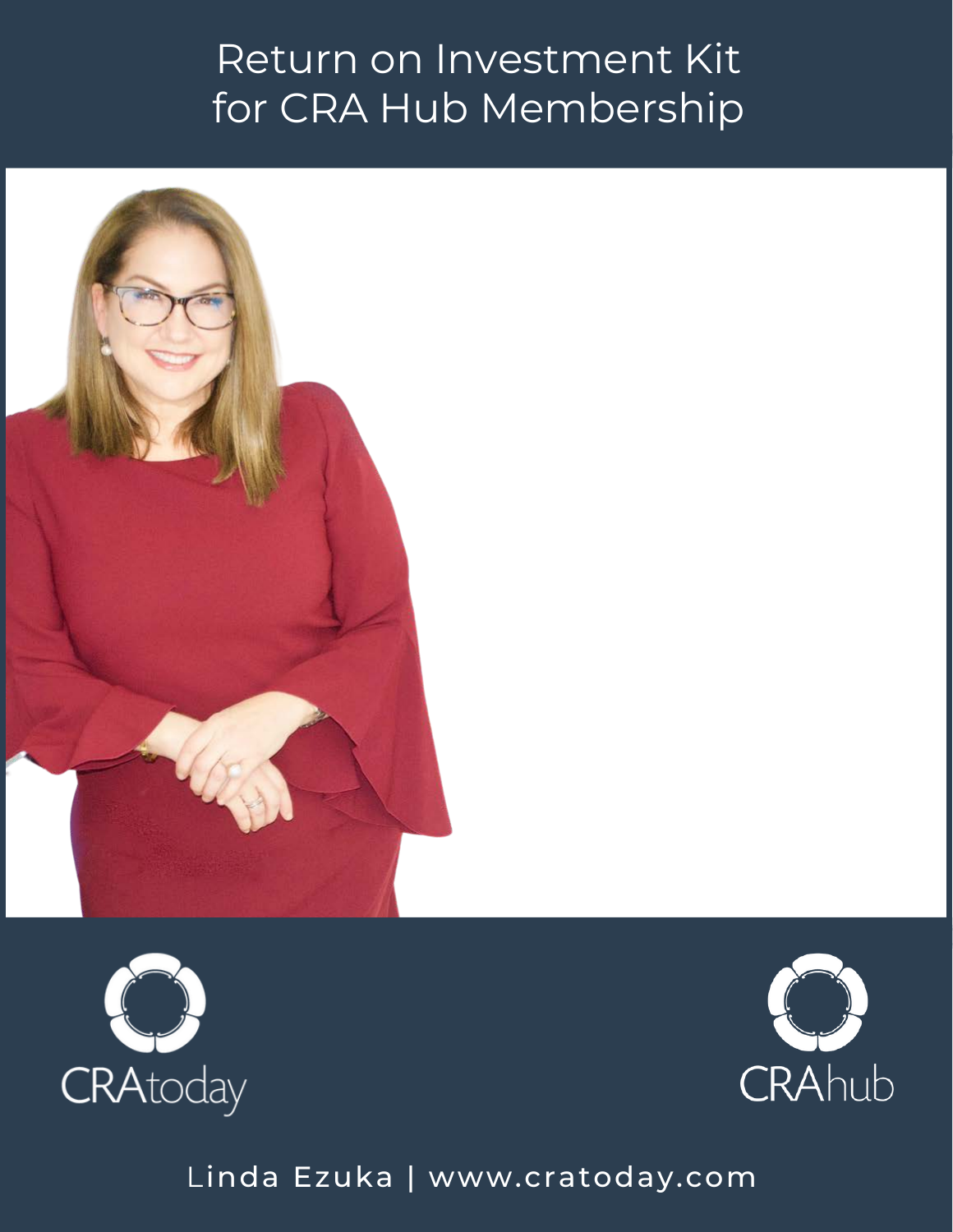Jutstanding!

That's what we are going for!

We realize that compliance training budgets are under intense scrutiny, which means you need to outline how the time and money being spent for you to join the CRA Hub will help take your skills – and your bank's performance – to the next level.

Here is a framework that is aimed to help!

The last page includes a draft email to executive management you might find helpful!

Use this kit to understand if the CRA Hub is a good fit for you and your institution and to help you obtain the approval for membership.

Let's get started!

 $\int$ inda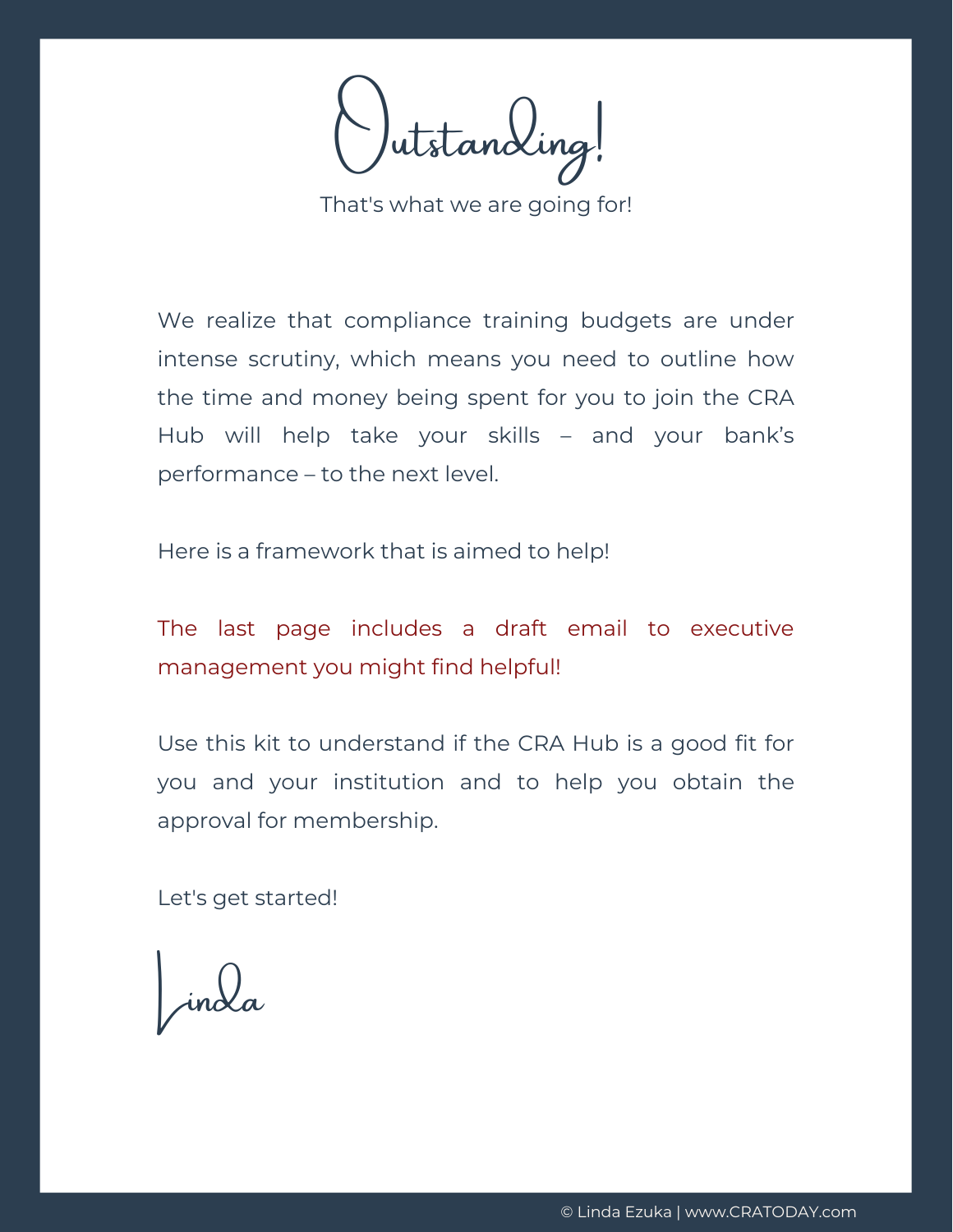### Overview

The CRA Hub is a new way to connect and forge community development impact through your CRA programs. The CRA Hub is an exclusive membership for bank professionals to find inspiration and master the art of the CRA.

### **Benefits**

No matter where you are on your CRA journey, the CRA Hub has something for you. This membership is for you if:

- You are new to CRA due to a promotion, new job or position or were never formally trained on CRA.
- You understand key CRA program elements and have navigated through your first CRA exam cycle and want to deepen your understanding of CRA best practices.
- You are making progress on the integrity of your bank's CRA data collection, maintenance and/or reporting and want to ensure enhanced data integrity.
- You want to learn from experts about refreshing your CRA programs, and discover innovative programs to consider in your assessment areas.
- You are navigating CRA regulatory reform or you suspect reform is on the horizon.
- You want to vet an idea and discuss your approach to CRA decisions with CRA colleagues who understand the unique challenges in your programs.
- You want to forge potential partnerships for impact in a broader regional area.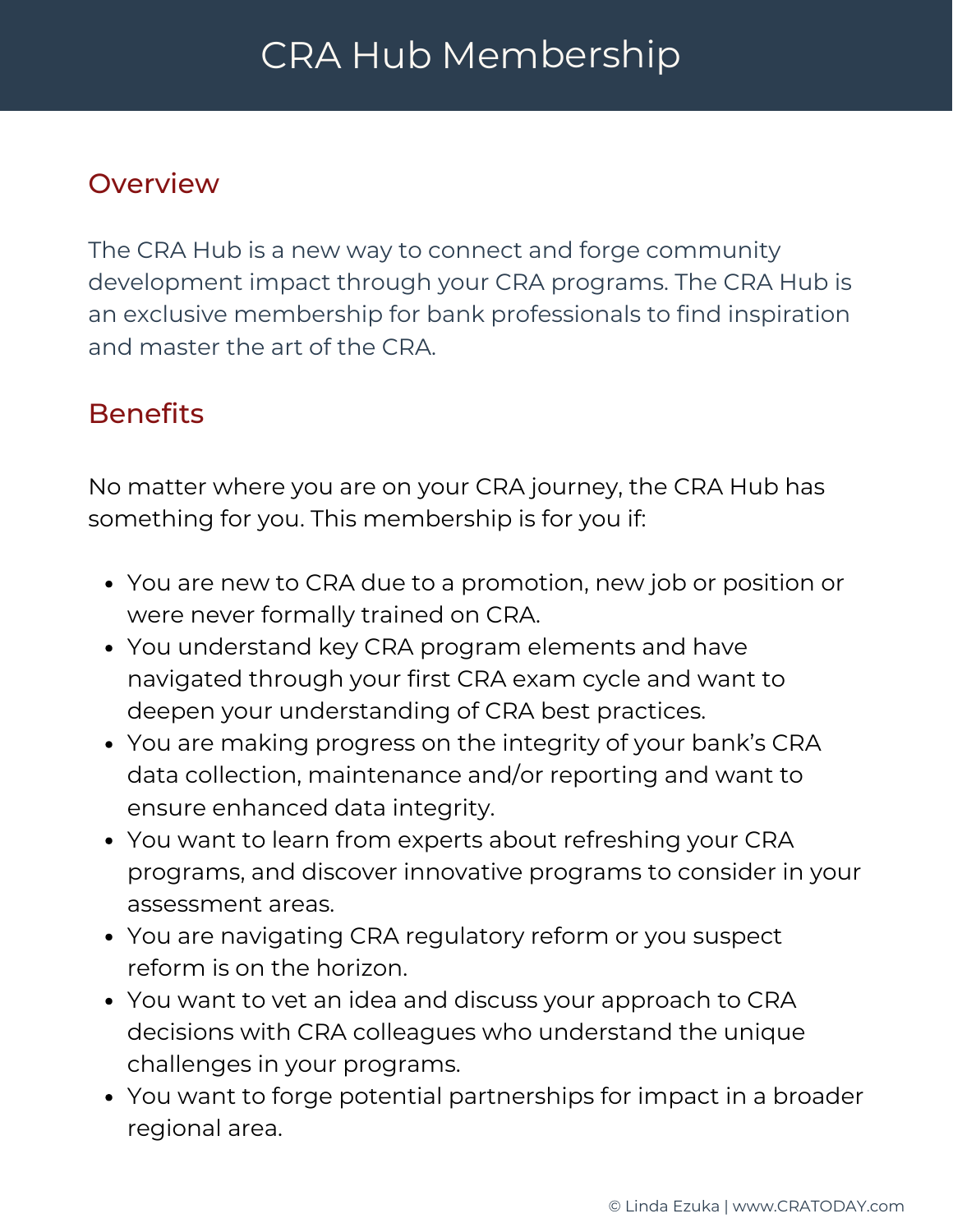# CRA Hub Membership Program

#### Each week of each month, we hold live sessions focused on various aspects of the Community Reinvestment Act.

All sessions are recorded and available via replay within the password protected portal.

- We take a key concept of the CRA and study it with a live training session via Zoom with live questions and answer sessions.
- We host special guests and experts to expand our understanding of CRA resources that exist within our compliance industry niche.
- We periodically hold CRA challenges to take deeper dives into CRA core concepts and study a variety of bank approaches for members to take the next step with their CRA projects.
- We host private Slack channels, private LinkedIn and Facebook groups for Hub members to connect, convene and support each other.
- We share resources within the CRA Hub in one convenient location with handy access and current resources.
- We host monthly opportunities to connect and get to know each other through a virtual social hour at the end of each month.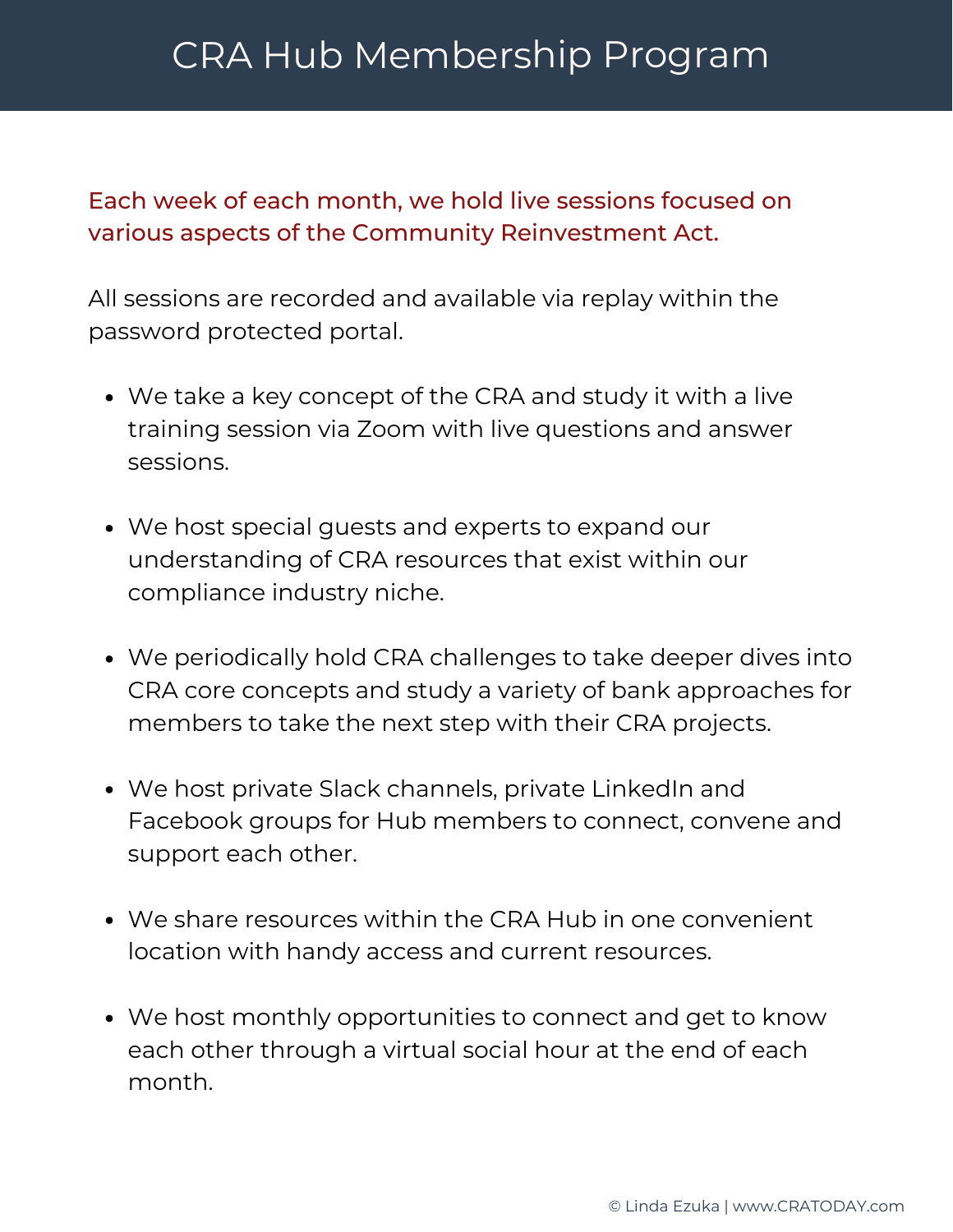### Core Content

Over the past year, we have focused on CRA core content:

- CRA Data Integrity Best Practices
- Community Development Loan Mining
- CRA Strategy and Action Plans
- CRA Regulatory Reform Primer
- Public Welfare and CRA Sunshine Provisions
- CRA Services: Yes, No, Maybe So
- CDFIs, MDIs and the Bank Enterprise Award Program
- And morel

#### Return on Investment

The returns are many and qualitative… regulatory clarity in the midst of CRA modernization, an expanding network of CRA practitioners to confer with, a plethora of best practices to address varied regulatory provisions, core CRA concepts simplified to deepen an understanding of a subjective regulatory framework, and a place to vet innovative approaches to today's complex issues surrounding disadvantaged and underserved communities.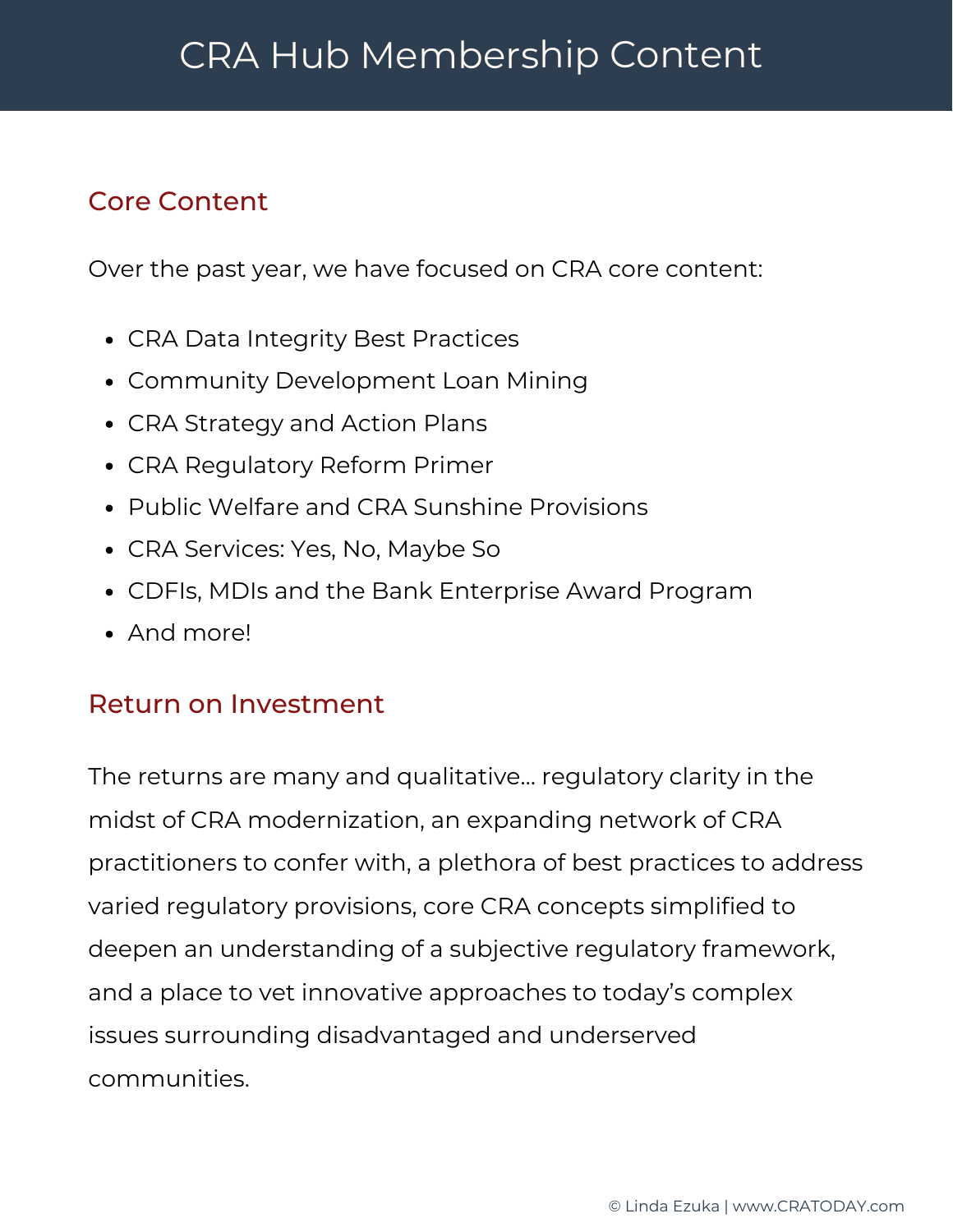# Email Template to Executive Management

#### Use this as a template and customize this to match your tone and bank culture.  $\sim$   $\sim$   $\sim$   $\sim$   $\sim$   $\sim$   $\sim$   $\sim$

The purpose of this email is to request your approval to join the CRA Hub, a membership for CRA practitioners to master the key provisions of the Community Reinvestment Act. As you may know, there are very few resources for bankers to learn more about the CRA and this membership will allow for weekly learning opportunities and engagement with my compliance peers.

Over the past year, a sampling of monthly content covered within the CRA Hub included the following:

- CRA Data Integrity Best Practices
- Community Development Loan Mining
- CRA Strategy and Action Plans
- CRA Regulatory Reform Primer
- Public Welfare and CRA Sunshine Provisions
- CRA Services: Yes, No, Maybe So
- CDFIs, MDIs and the Bank Enterprise Award Program

All content directly related to the scope of my responsibility for the bank and would further support my ability to position the bank for a successful CRA compliance examination.

Membership is \$2,500 a year (or \$225 a month), that's less than the cost of a typical compliance conference and no travel is required. It even comes with a guarantee; if I don't find value in the program, we can get an immediate full refund, no questions asked. Here is more information about the CRA Hub: www.cratoday.com/hub

Linda Ezuka leads the CRA Hub and has over 28 years of direct experience in running CRA programs for banks, both large and small. Here is more information about Linda Ezuka and CRA Today. www.cratoday.com/about www.cratoday.com

Thank you in advance for your consideration and support for my continuing education interests.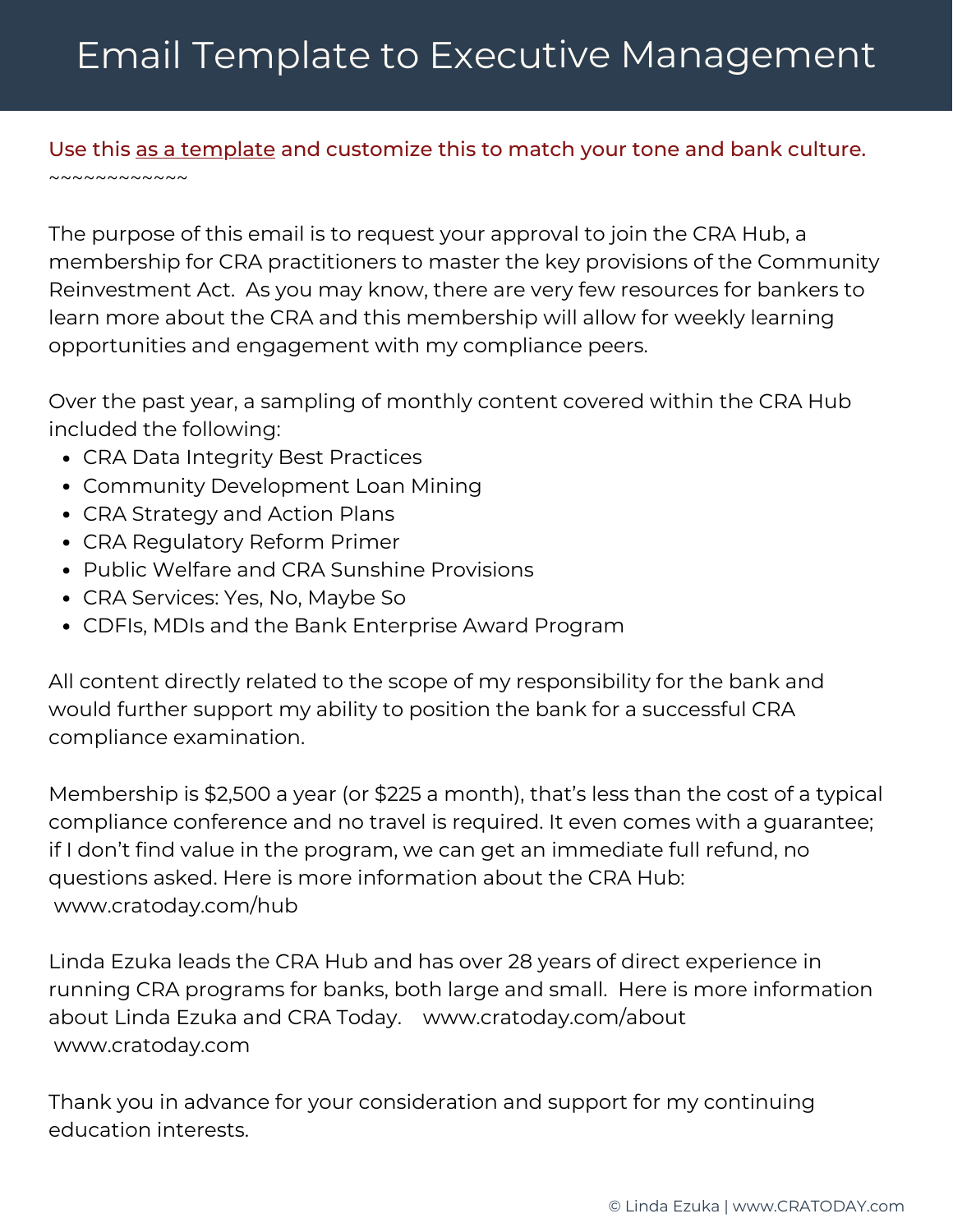## Here is what your peers have to say...

"We have found the CRA Hub to be a tremendous resource… especially as we are readying ourselves for FDIC CRA Exam."

> – Kelli Diserens, Senior Vice President



"The CRA Hub has helped me to better understand our CRA activities to enable me to tell our CRA story. Having access to Hub resources and its members is invaluable!"

> – Stacy Caswell, CRCM CRA Officer



"I am glad I found the CRA Hub as it will be an additional resource to help in my CRA journey plus I love the networking aspect, the monthly trainings and guest speakers."

> – Emma Morrison, CRA and HMDA Officer



"The CRA HUB has been a tremendous resource! I love the ability to collaborate with other members and having one centralized site for information loaded with materials, training, guest speakers and "Hot Tips."

> – Angela Kedik, VP Credit Admin Manager



[I hope to see you in the CRA Hub!](http://www.cratoday.com/Hub) [www.cratoday.com/hub](http://www.cratoday.com/hub)